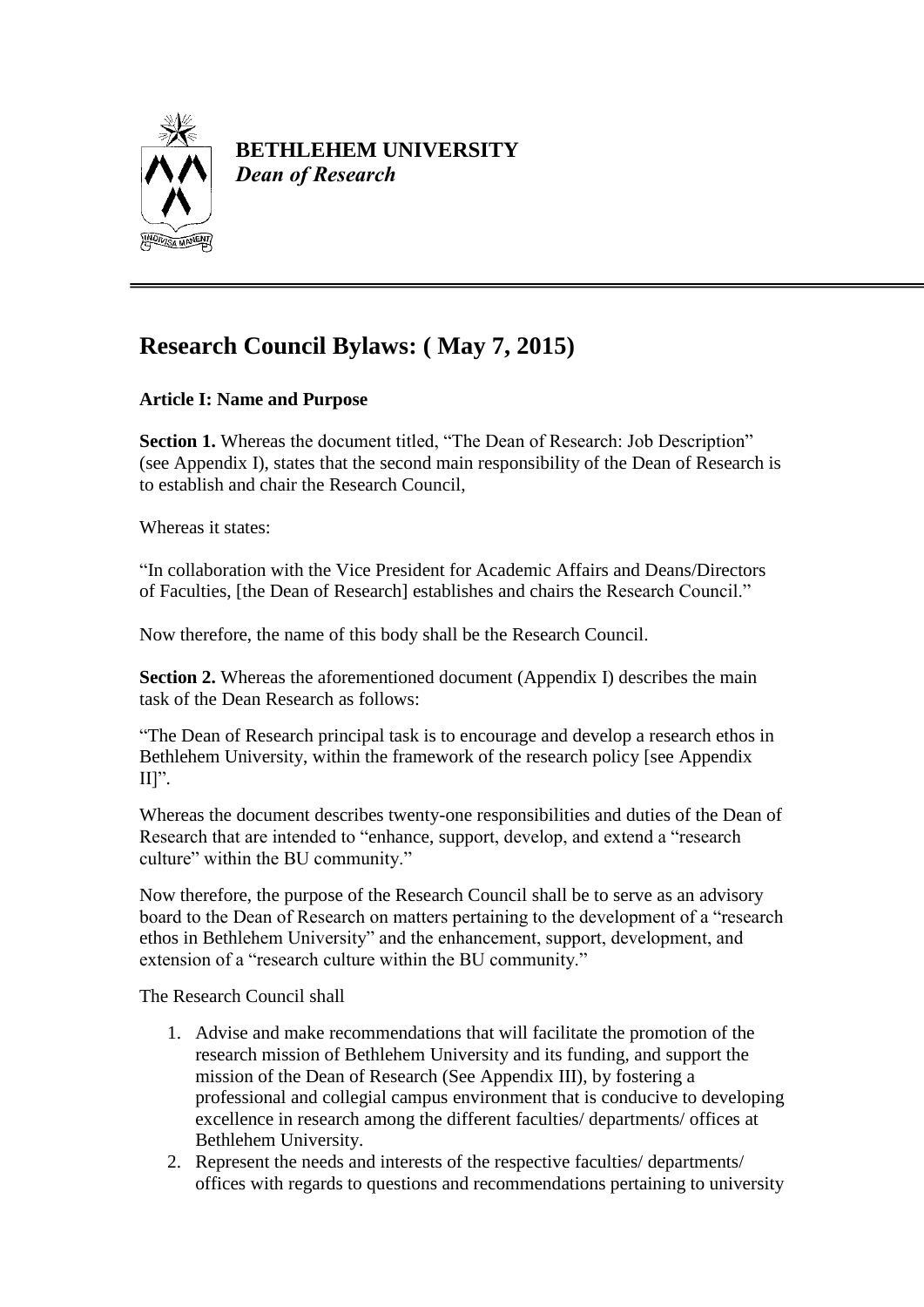research policies and procedures, and consider strategies for liaising with and communicating these research policies and procedures to faculty members.

3. Enhance the University's research profile and reputation in the world through networking and the dissemination of knowledge about emergent global trends in research in the respective disciplines and fields of expertise.

## **Article II: Membership**

**Section 1. Composition:** The Research Council shall be made up of ten members, including

- The Dean of Research (Chair of the Council)
- Three ex-officio members, representing the Office of the Vice President for Academic Affairs; the Bethlehem University Library; and the Center for Excellence in Teaching and Learning.
- Six elected faculty members, representing the following faculties: Faculty of Arts and Humanities (2), Faculty of Business Administration (1), Faculty of Education (1), Faculty of Nursing (1), Faculty of Science (1).

**Section 2. Eligibility:** The members of the Research Council shall be full-time faculty members at BU, Ph.D. holders, and active researchers and scholars.

**Section 3. Terms of service:** The elected faculty members of the Research Council shall serve for a two-year period, subject to renewal upon prior approval from the respective Faculty.

## **Article III: Meetings**

**Section 1.** The Research Council shall hold a monthly meeting or as needed. The dates and location of the meeting shall be fixed by the Chair in consultation with the Council members.

## **Article IV: Committees:**

**Section 1.** There shall be two classes of committees in the Research Council:

- 1. Standing Committees: These permanent committees shall oversee matters that require regular consideration and deliberation, including
	- a. Research Ethics Review Committee (RERC), chaired by the Dean of Research (see item #13 in Appendix I), is concerned with all research projects involving human subjects, whether individuals or communities, and with reviewing all internal and external questionnaire requests.
- 2. Ad-Hoc Committees: These committees shall be established as needed by the Research Council members to perform specific tasks or address specific issues as they arise, and make recommendations that can be passed on to the Dean of Research. Such committees include, for example, the IRG Committee and the Outstanding (Junior/ Senior) Researcher Award Committee. These committees are dissolved after the completion of their tasks.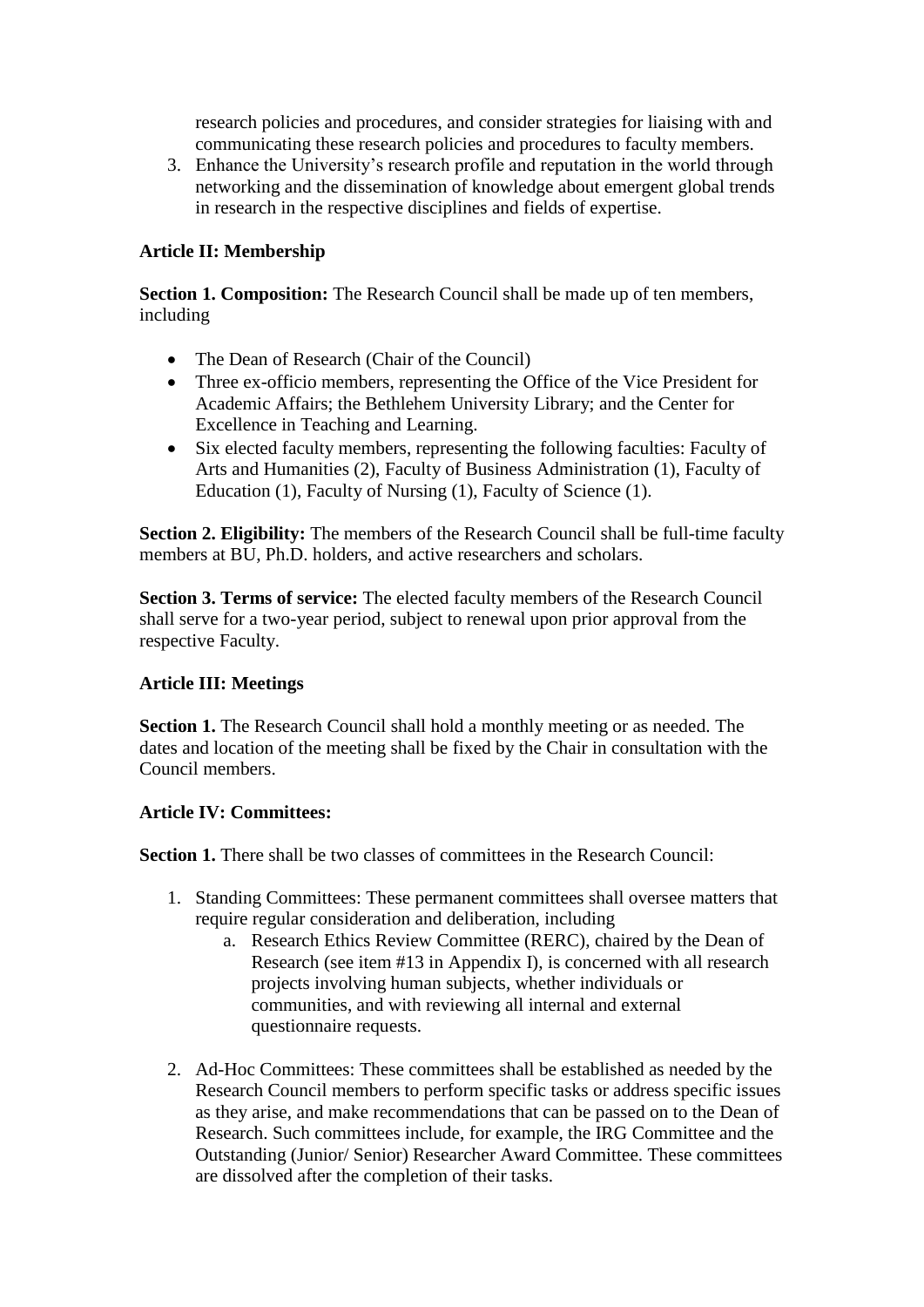**Section 2. Nomination and Elections.** Research Council members may self-nominate to serve on these committees, or may be nominated and elected by other members to serve on these committees.

## **Article V: Quorum**

**Section 1.** The majority of the members of the Research Council shall constitute a quorum for the transaction of business.

## **Article VI: Administrative Services**

**Section 1.** The secretary to the Dean of Research shall perform the administrative services in the Research Council. The secretary shall perform the following tasks:

- provide notification of all meetings.
- keep minutes of regular and special meetings.
- perform other duties as the Dean of Research may deem fit.

#### **Article VII: Review and Amendments**

The Research Council bylaws are open to review and amendments, in response to changing internal and external University policies and developments.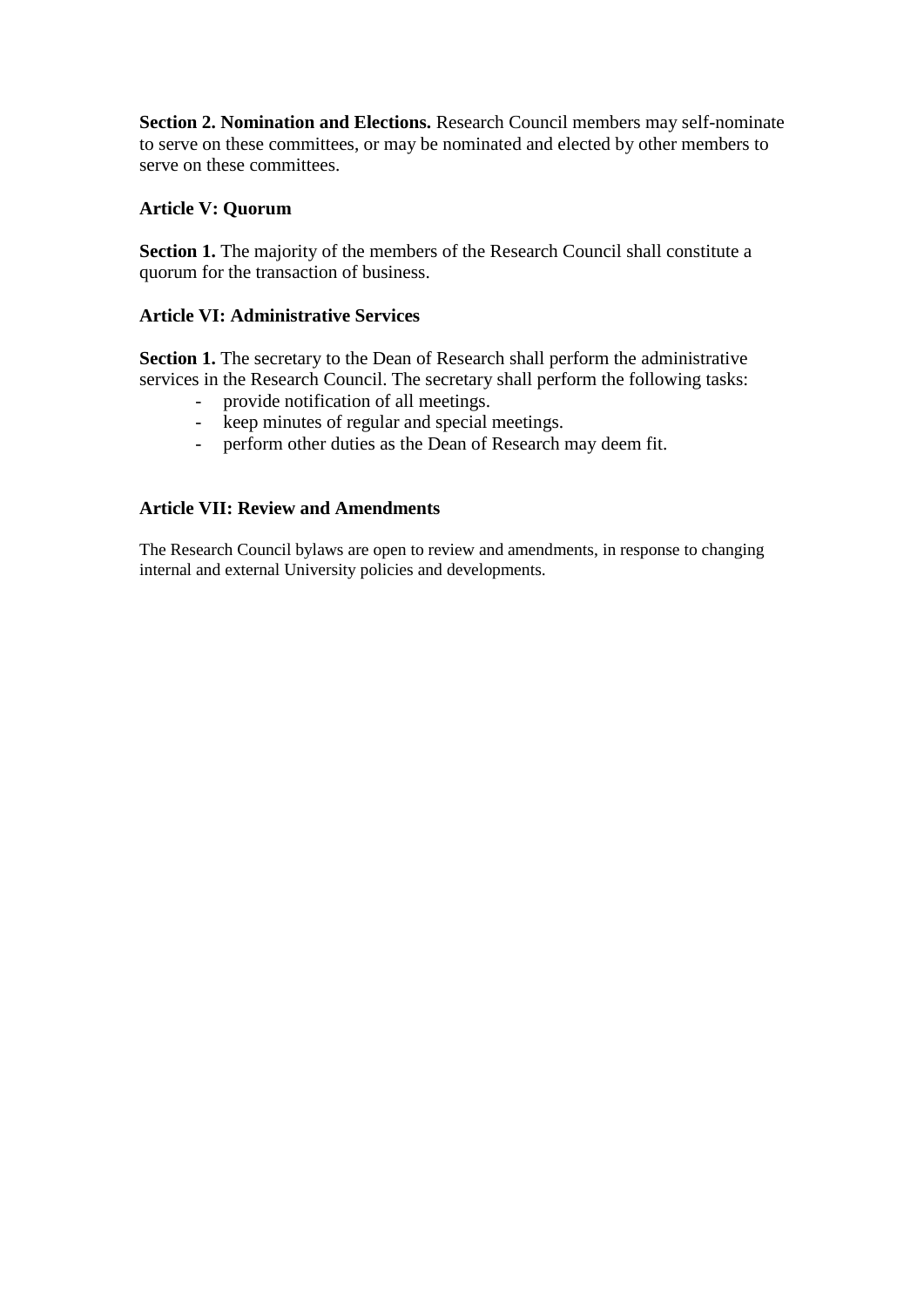## **Appendix I**

## **Dean of Research**

#### **Job Description**

(24 May 2012)

The Dean of Research principal task is to encourage and develop a research ethos in Bethlehem University, within the framework of the research policy.

The Dean of Research is appointed by the Vice Chancellor after consultation with the Vice President for Academic Affairs. The Dean could also serve as a Department Chair. S/he serves a four-year term, which is renewable afterwards, on an annual basis. The Dean of Research reports to the Vice President for Academic Affairs.

A Research Council has also been established, which the Dean of Research is the Chair.

The primary function of the Dean of Research is to ensure the fulfillment of the following responsibilities:

- 1. Works to enhance, support, develop, and extend a "research culture" within the BU community;
- 2. In collaboration with the Vice President for Academic Affairs and Deans/Directors of Faculties, establishes and chairs the Research Council;
- 3. Oversees the publication of the BU Journal and chairs its editorial board;
- 4. Organizes an annual research day;
- 5. Supervises the process and review of internal research grants;
- 6. Explores and supports grants and funding opportunities for research;
- 7. Supervises and/or coordinates communication among the directors of the various research centers and institutes at BU;
- 8. Ensures that the internal and external grants policy of BU is adhered to in the submission and approval of research proposals, for both internal and external funding;
- 9. Promotes disciplinary and inter-disciplinary research at all levels;
- 10. In collaboration with the Center for Excellence in Teaching and Learning, advocates for and encourages action research in the area of the scholarship of teaching and learning;
- 11. Monitors the implementation of the BU Research Policy and oversees its periodic revision;
- 12. Oversees and monitors the implementation of the annual BU Outstanding Researcher Award and oversees its periodic review and revision;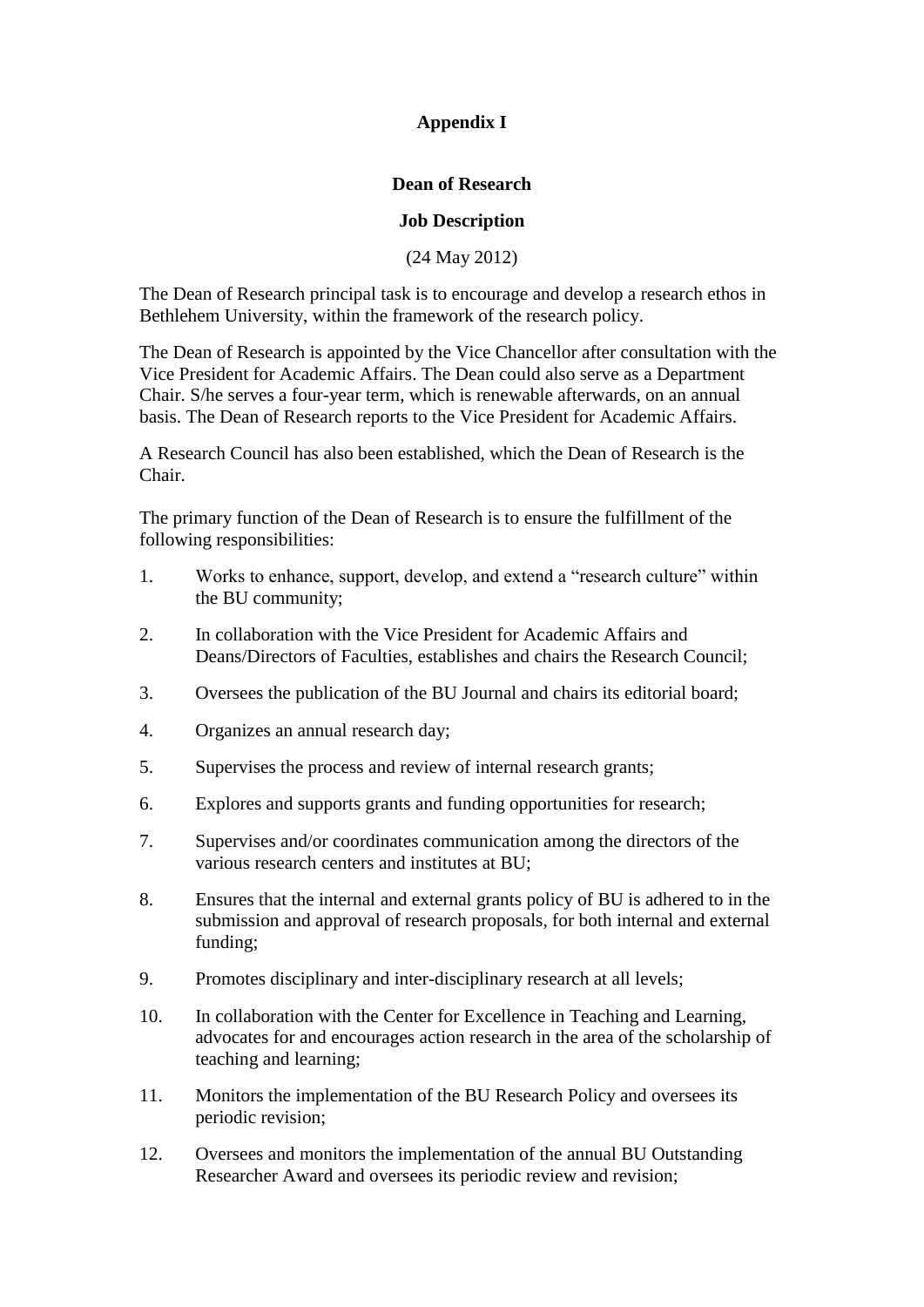- 13. Oversees and monitors adherence to the policy on research ethics and oversees its periodic review and/or revision. The Dean serves as the chair of the Research Ethics Review Committee;
- 14. Assists and supports junior researchers in research grant proposal writing and in the development of ideas and/or selection of topics for research;
- 15. Submits an annual report to the Vice Chancellor, with a copy to the Vice President for Academic Affairs, on the activities carried out by the Dean of Research and his/her office;
- 16. Serves as a member of the Academic and Administrative Councils and any Deans Committees, as well as any council and/or committee relevant to research and employment of researchers hired on a part- or full-time basis;
- 17. Encourages and supports community-related and relevant/applied research;
- 18. Maintains an ongoing record of all research efforts and projects by BU faculty members, including topic, funding sources, final publication citation, and so on;
- 19. Serves as a clearing house for and disseminates to faculty information regarding funding sources, grant applications, calls for proposals, conferences, and so on;
- 20. Prepares, monitors, and reports on the budget for the Office of the Dean of Research;
- 21. Receives, approves, and facilitates research projects requesting BU participation.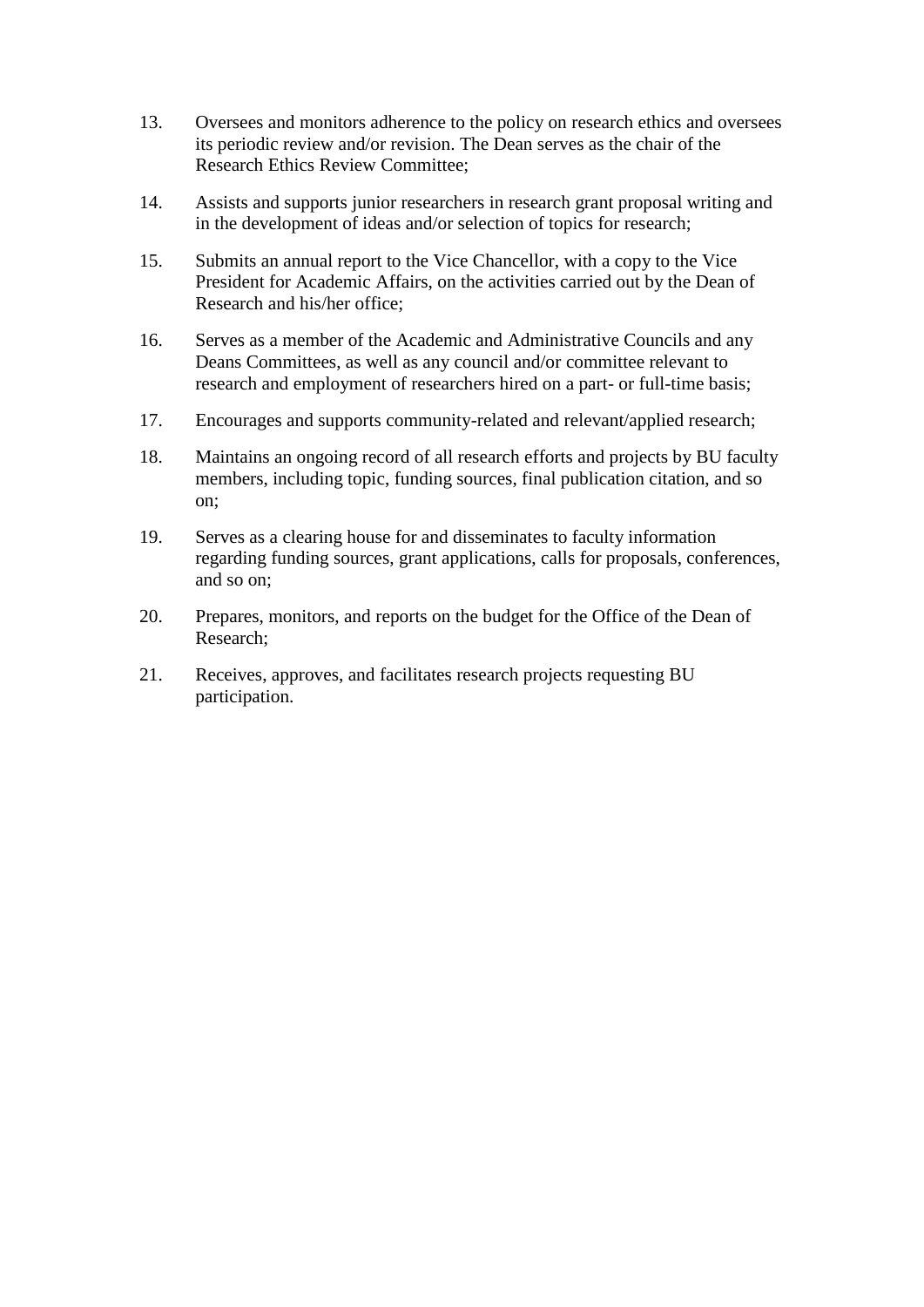#### **Appendix II**

#### **BETHLEHEM UNIVERSITY**

#### **RESEARCH POLICY**

#### **(Approved by Executive Council, 2 May 2006: pp 1-2, Appendix I.)**

#### **1. INTRODUCTION**

- 1.1 The mission of Bethlehem University is to serve Palestinian society by achieving a high standard in the advancement of knowledge through research and scholarly publications, and by the communication of this knowledge to successive generations through excellence in teaching.
- 1.2 As in all Universities, research at Bethlehem University is part of its relationship to society, and one means by which the University achieves its goal of service to the Palestinian people in particular.
- 1.3 In a constantly changing world, information and knowledge are key strategic resources. The quality of research is a measure of academic excellence. Research by the teacher - a critical, reflective, and professionally oriented activity - is an important ingredient in a faculty member's professional role. Such a person, wishing to remain effective and competent over a long career needs to be aucourant with research findings and developments in his/her field of study.
- 1.4 Teaching and research are complementary, not competitive, activities.

Research and scholarship are linked with undergraduate as well as postgraduate education, underpinning the teaching mission of the university and the development of the university as a whole.

- 1.5 Related policies:
	- Research Incentives policy.
	- Ethical Guidelines for Academic Research.
	- Grant Policy and related financial policy.

## **2. RESEARCH POLICY OBJECTIVES**

The principal objectives of the Bethlehem University research policy are to:

- 2.1 enhance the education and research training of students, and to ensure that their formation is by research-active faculty members;
- 2.2 create new knowledge and make it accessible to the community, by strengthening the capacity to disseminate research findings;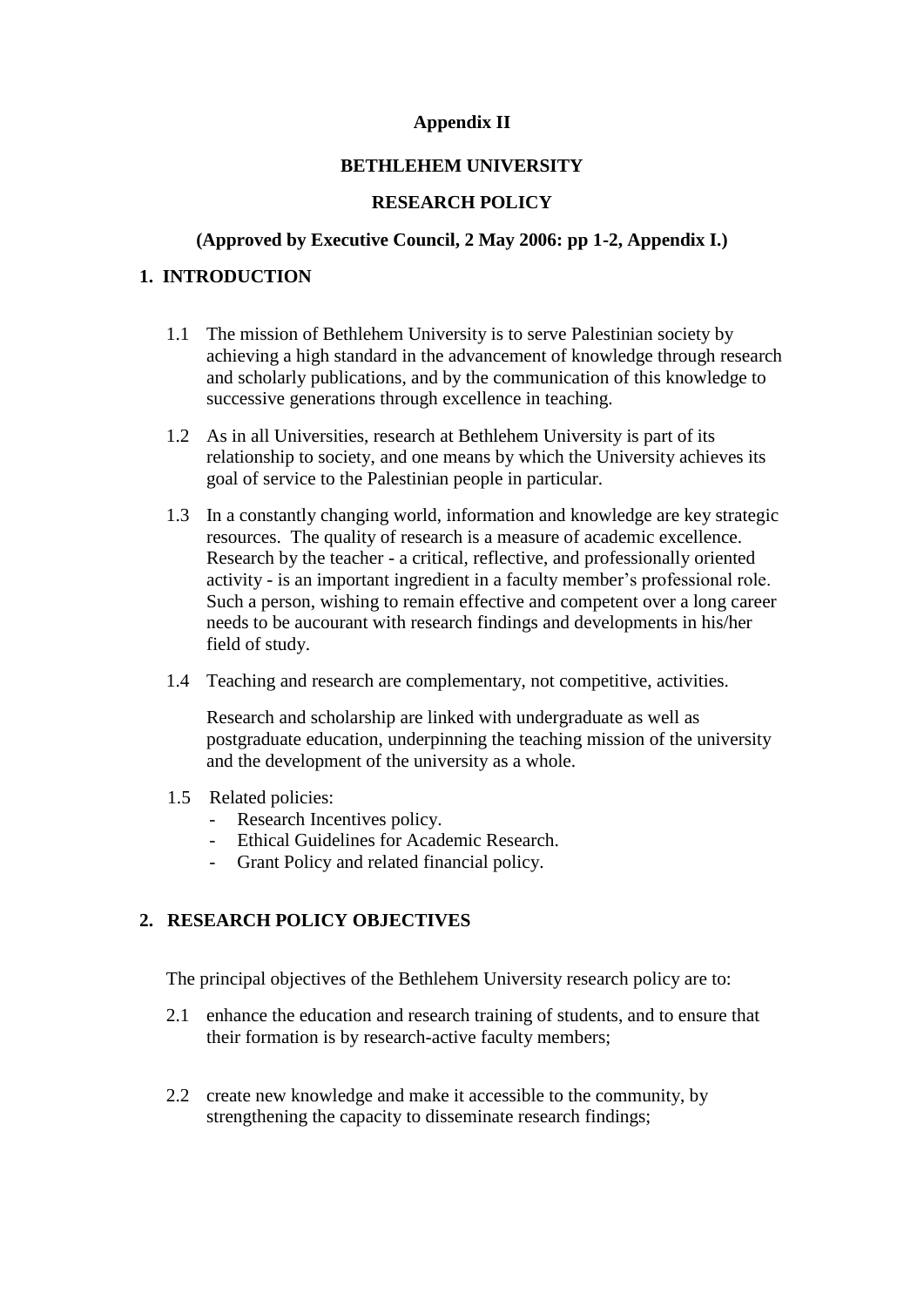- 2.3 enhance the ability to attract, retain, and develop research-active faculty;
- 2.4 encourage researchers to play an active role in the formation of policy within the public and private sectors by making new knowledge available;
- 2.5 concentrate on underdeveloped areas of research and scholarship that can be of direct benefit to the development of the society;
- 2.6 encourage faculty to route all offers of and requests for research involvement through the University via the Dean of Research.
- 2.7 provide a networked research resource of a quality commensurate with national, regional and international researchers;

## **3. PROMOTION OF RESEARCH**

The University strives to provide an environment conducive to research and to ensure the conditions within which research can be conducted. The advancement of research is one of the priorities at Bethlehem University: this is stated in University publications and frequently at faculty meetings. Research is promoted at Bethlehem University by:

- 3.1 It is a responsibility of the Dean of Research is to encourage new research, and to monitor research levels and activity in each department.
- 3.2 Encouraging faculty, both those who are already involved in research and those who wish to become involved, by promotion, by faculty replacement time, and by other incentives.
- 3.3 Soliciting and providing funds from external agencies for research activities.
- 3.4 The annual award of internal research grants, both for research in issues that are directly related to teaching and policy implementation in the university, as well as providing seed money for research into a faculty member's own area.
- 3.5 Annual implementation of the outstanding junior and senior researcher awards.
- 3.6 Stressing the importance of research in the pursuit of academic promotion to a higher rank.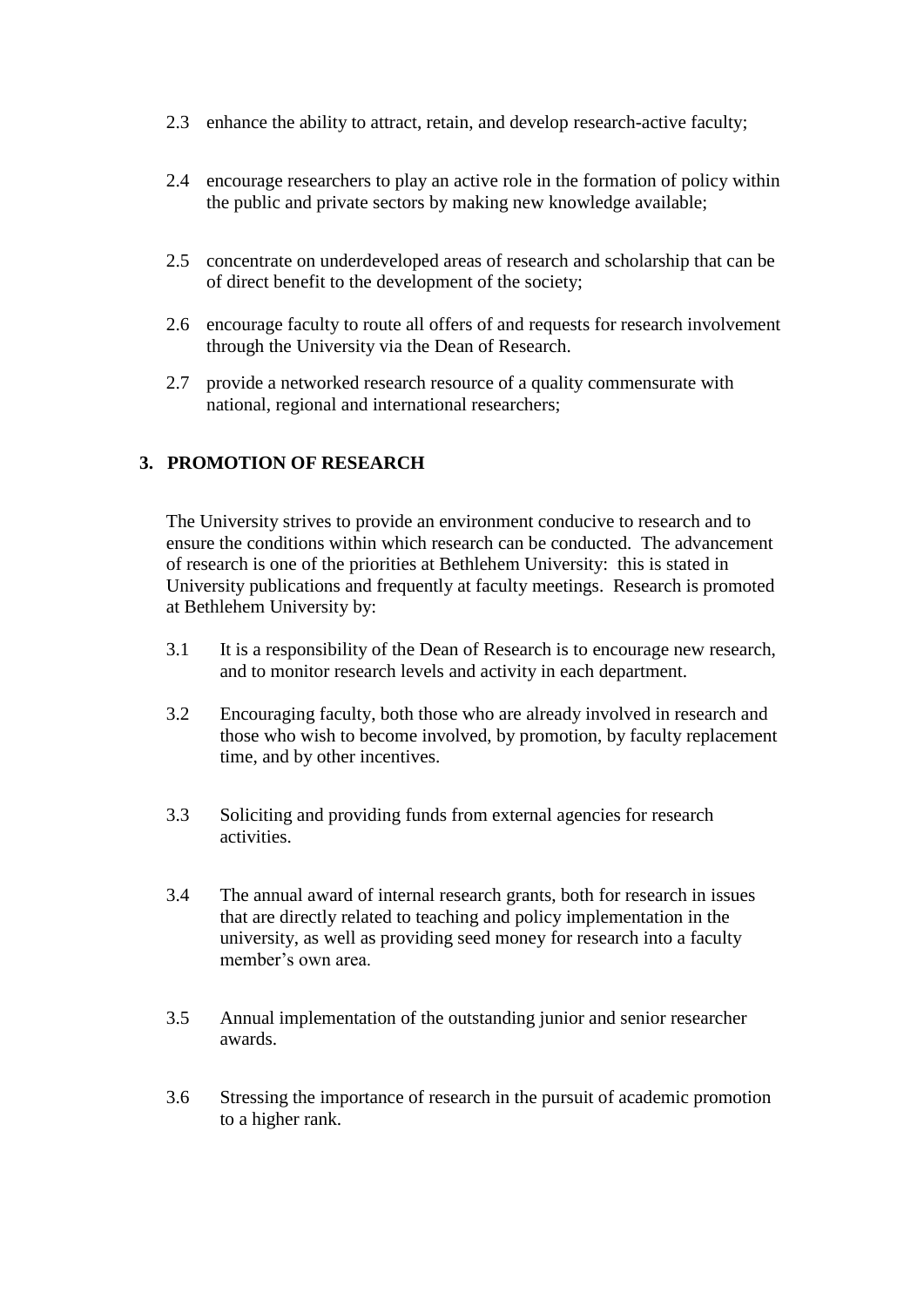- 3.7 Deans of faculties, and Chairs and Coordinators of departments monitoring research activities of their members as part of the current annual evaluation.
- 3.8 Deans and Chairs placing greater emphasis on research when recruiting new faculty members.
- 3.9 Encouraging existing links, and developing new links, with other universities with a view to research.
- 3.10 Ensuring that the library and other academic services are adequate in supporting the successful development of a strong research and scholarship environment.
- 3.11 Taking research needs into account when planning for the provision and allocation of space.
- 3.12 Services provided by BU in support of Research are expected to be charged at cost as a maximum.

#### **4. POLICY REVIEW**

The University research policy is open to continuous review, as a response to changing internal and external policies and developments. This policy, therefore, will be periodically reviewed by a committee chosen by the Dean of Research in consultation with AVP.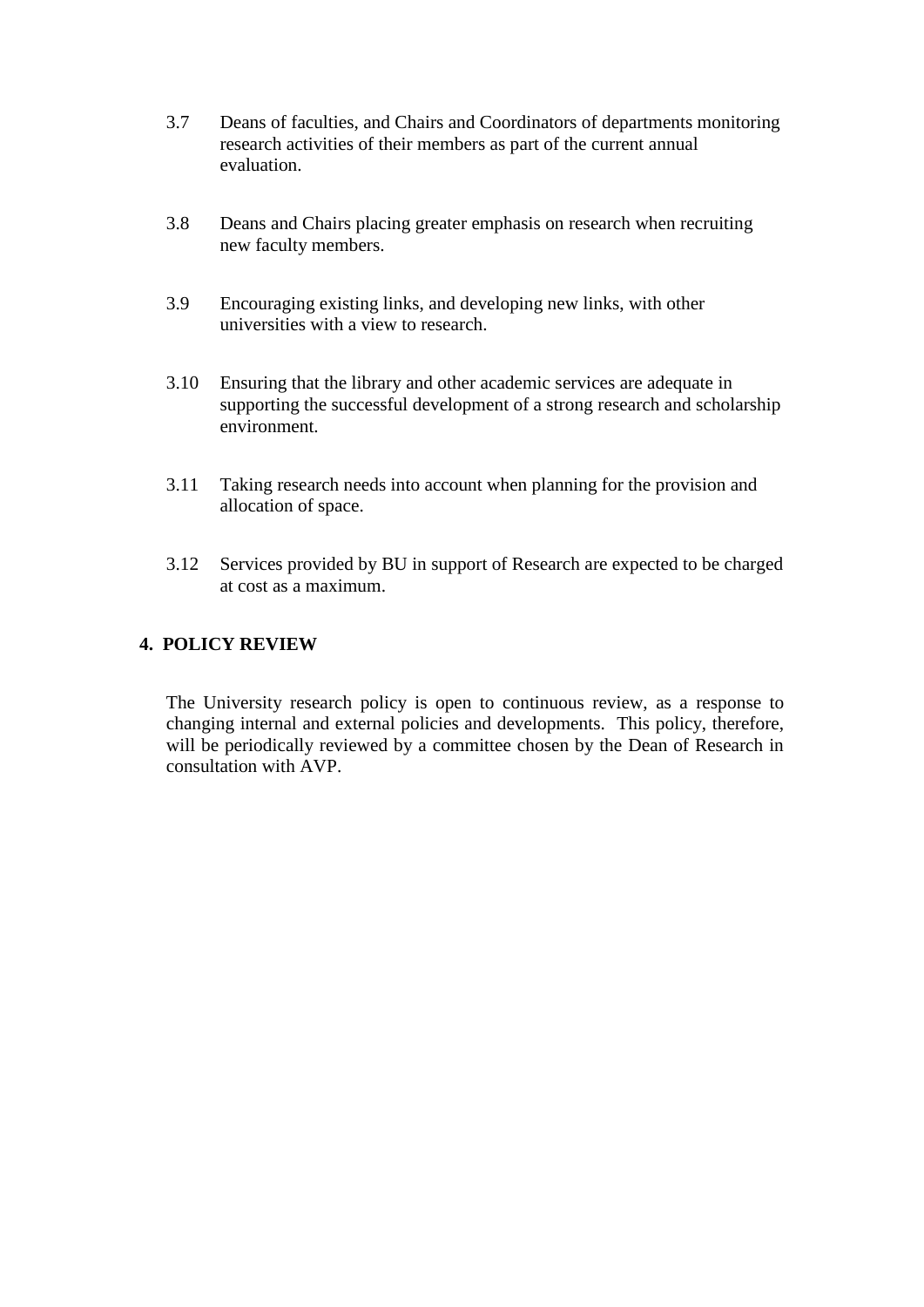## **Appendix III**

## **Dean of Research:**

## **Mission and Vision Statement**

The mission of the Deanship of Research at Bethlehem University is to promote excellence in research and to cultivate a thriving research culture in support of the University's calling in serving the needs of the Palestinian people and humanity.

Research, whether intended for epistemological purposes or for practical applications, plays a pivotal role in the University's vision. Research brings recognition to the faculty members at Bethlehem University and enhances the University's international reputation. More importantly, research plays an instrumental role both in improving the quality of students' education at BU and in [training the future generation](http://www.bethlehem.edu/4-adm/avp/res/adm-avp-res-9-12-2014-undergraduate-student-research) of Palestinian experts and researchers that are needed to meet the challenges of the 21<sup>st</sup> century.

## **Action Plan**

The Office of the Dean of Research is deeply committed to encouraging high quality research in all centers, departments, and colleges at the University. Through the allocation of [internal research grants,](http://www.bethlehem.edu/AVP/research/IRG/policies) the Deanship of Research provides researchers with seed funds to develop their research output and scholarly activities and explore potential collaborative partnerships with the public and private sectors in Palestine.

This office also offers up-to-date information about [Grants and Fellowship](http://www.bethlehem.edu/AVP/research/IRG/Grants)  [Opportunities,](http://www.bethlehem.edu/AVP/research/IRG/Grants) upcoming [Conferences,](http://www.bethlehem.edu/bethlehem.edu/AVP/research/conferences) [Lectures,](http://www.bethlehem.edu/4-adm/avp/res/adm-avp-res-lectures-27-10-2014) and [Call for Papers,](http://www.bethlehem.edu/AVP/research/CFP) to keep researchers abreast of current developments and scholarly activities in their fields. In cooperation with the library staff, the Deanship of Research also provides [lists of](http://www.bethlehem.edu/4-adm/avp/res/adm-avp-res-29-10-2015-peer-reviewed-journal)  [peer-reviewed journals](http://www.bethlehem.edu/4-adm/avp/res/adm-avp-res-29-10-2015-peer-reviewed-journal) in both Arabic and English for faculty and staff where they can conveniently locate appropriate venues for the publication and dissemination of their research and scholarship.

In collaboration with the [Research Council,](http://www.bethlehem.edu/4-adm/avp/res/adm-avp-res-10-12-2014-research-council) the Office of the AVP, and other University offices and centers, the Office of the Dean of Research sets research policies at the University and provides guidelines to ensure that all research is conducted in conformity with internationally accepted ethical standards.

In conjunction with the editorial board of *[The Bethlehem University Journal](http://www.bethlehem.edu/AVP/research/BUJ)*, moreover, the Deanship of Research strives to shape the research agenda at the University and offer researchers and scholars a high quality venue to publish and disseminate their work, including work that receives funding through the internal research grants.

The Office of Dean of Research provides training [workshops,](http://www.bethlehem.edu/AVP/research/colloquia-and-workshops) colloquia, and individualized mentoring opportunities to help scholars and researchers maximize their research output. In these workshops and seminars, participants explore the nature of the research process; the new modes of knowledge production that are grounded in